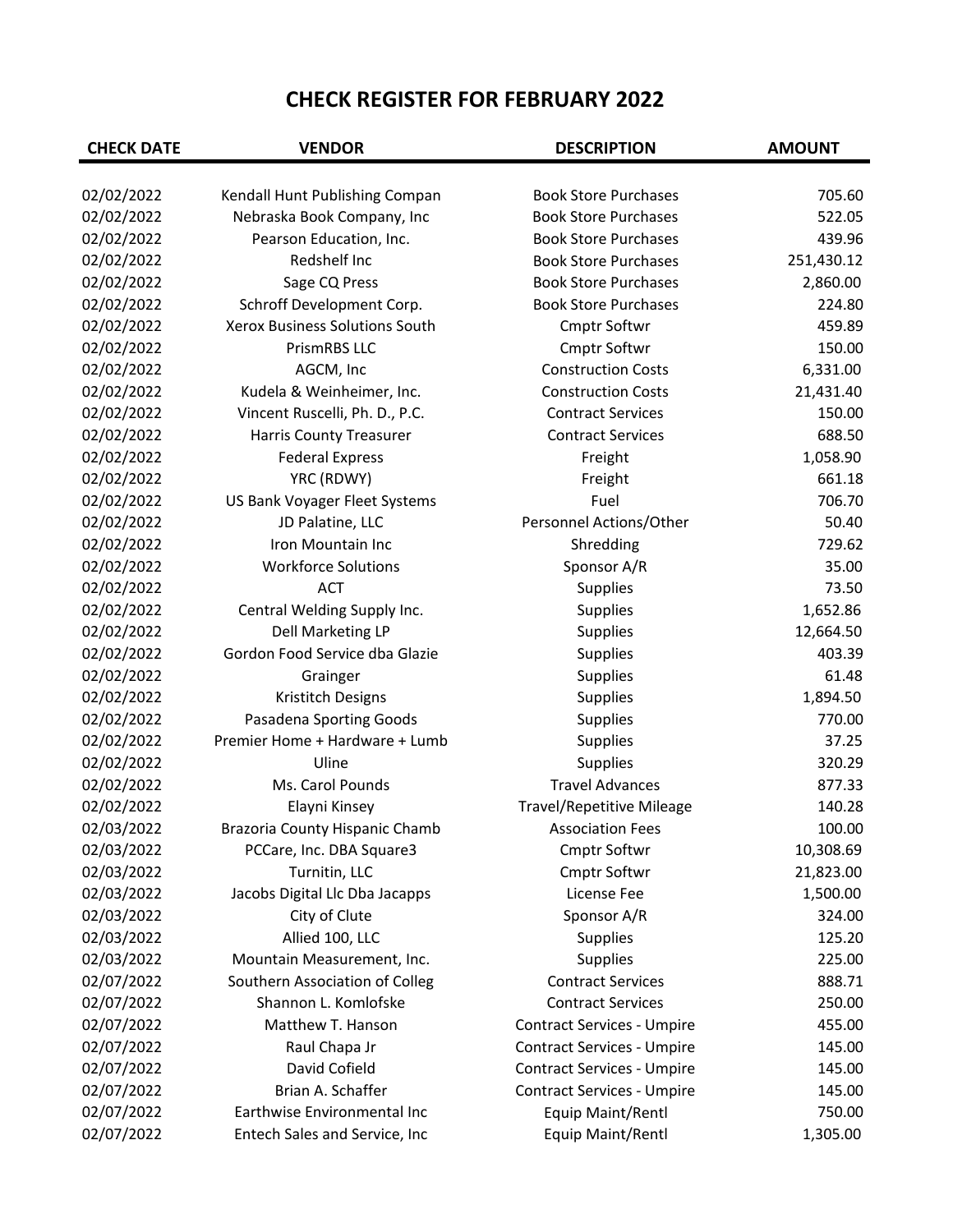| <b>CHECK DATE</b> | <b>VENDOR</b>                         | <b>DESCRIPTION</b>                      | <b>AMOUNT</b> |
|-------------------|---------------------------------------|-----------------------------------------|---------------|
| 02/07/2022        | <b>Stanton's Shopping Center</b>      | Fuel                                    | 141.00        |
| 02/07/2022        | <b>AT&amp;T Mobility</b>              | <b>Supplies</b>                         | 1,843.12      |
| 02/07/2022        | <b>Coursey Enterprises</b>            | Supplies                                | 870.41        |
| 02/07/2022        | Dell Marketing LP                     | <b>Supplies</b>                         | 641.00        |
| 02/07/2022        | <b>Examity Inc</b>                    | <b>Supplies</b>                         | 1,575.00      |
| 02/07/2022        | Industrial Materials Corp.            | Supplies                                | 10,832.49     |
| 02/07/2022        | Jennifer McClish                      | <b>Supplies</b>                         | 49.26         |
| 02/07/2022        | <b>LCD Concepts Inc</b>               | Supplies                                | 192.00        |
| 02/07/2022        | Sigma-Aldrich Inc                     | Supplies                                | 57.11         |
| 02/07/2022        | <b>Granite Telecommunications LLC</b> | Telephone                               | 2,421.83      |
| 02/07/2022        | David Griffith                        | <b>Travel Advances</b>                  | 408.00        |
| 02/07/2022        | Kevin Moody                           | <b>Travel Advances</b>                  | 1,034.00      |
| 02/07/2022        | City of Alvin                         | Utilities                               | 12,610.04     |
| 02/09/2022        | <b>Comcast Holdings Corporation d</b> | Advert/Recruitng                        | 5,345.50      |
| 02/09/2022        | American Academy of Pediatrics        | <b>Book Store Purchases</b>             | 1,154.23      |
| 02/09/2022        | PCCare, Inc. DBA Square3              | Cmptr Softwr                            | 4,252.90      |
| 02/09/2022        | Chad M. Gandy                         | <b>Contract Services - Umpire</b>       | 145.00        |
| 02/09/2022        | Pianos From Party Animals             | Equip Maint/Rentl                       | 1,188.00      |
| 02/09/2022        | <b>UPS</b>                            | Freight                                 | 39.75         |
| 02/09/2022        | US Dept of Veterans Affairs           | Sponsor A/R                             | 7.83          |
| 02/09/2022        | Ace Mart Restaurant Supply Com        | Supplies                                | 563.72        |
| 02/09/2022        | Airgas USA, LLC                       | Supplies                                | 160.66        |
| 02/09/2022        | Central Welding Supply Inc.           | Supplies                                | 497.86        |
| 02/09/2022        | Challenge Office Products, Inc        | Supplies                                | 36.50         |
| 02/09/2022        | Cop Stop                              | Supplies                                | 750.00        |
| 02/09/2022        | Home Depot                            | Supplies                                | 2,324.15      |
| 02/09/2022        | Honors Graduation, LLC                | Supplies                                | 2,190.50      |
| 02/09/2022        | O'Reilly Auto Parts                   | Supplies                                | 207.34        |
| 02/09/2022        | The Kroger Company                    | Supplies                                | 1,642.15      |
| 02/09/2022        | William Richardson                    | <b>Supplies</b>                         | 10.21         |
| 02/09/2022        | Denise Bates                          | <b>Travel/Repetitive Mileage</b>        | 129.64        |
| 02/09/2022        | Sosina Peterson                       | <b>Travel/Repetitive Mileage</b>        | 27.61         |
| 02/09/2022        | Edmund D. Luquette, III               | <b>Travel-Fac Dual Credit</b>           | 337.27        |
| 02/09/2022        | Karina Lovas                          | <b>Travel-Fac Dual Credit</b>           | 103.43        |
| 02/11/2022        | <b>Clarus Corporation</b>             | Advert/Recruitng                        | 20,726.70     |
| 02/11/2022        | Hartman Newspapers, Lp Dba the        | Advert/Recruitng                        | 307.50        |
| 02/11/2022        | <b>Newport Oaks Apartments</b>        | <b>Athletic Housing</b>                 | 900.00        |
| 02/11/2022        | <b>CDWG</b>                           | Cmptr Softwr                            | 4,200.00      |
| 02/11/2022        | AGCM, Inc                             | <b>Construction Costs</b>               | 10,551.25     |
| 02/11/2022        | Copesan Services, Inc. dba Hol        | <b>Contract Services - Pest Control</b> | 610.00        |
| 02/11/2022        | <b>Region XIV Umpires Association</b> | <b>Contract Services - Umpire</b>       | 320.00        |
| 02/11/2022        | <b>SESAC</b>                          | License Fee                             | 706.77        |
| 02/11/2022        | <b>Giesler Broadcasting Supply</b>    | Supplies                                | 1,794.00      |
| 02/11/2022        | Airgas USA, LLC                       | Supplies                                | 74.14         |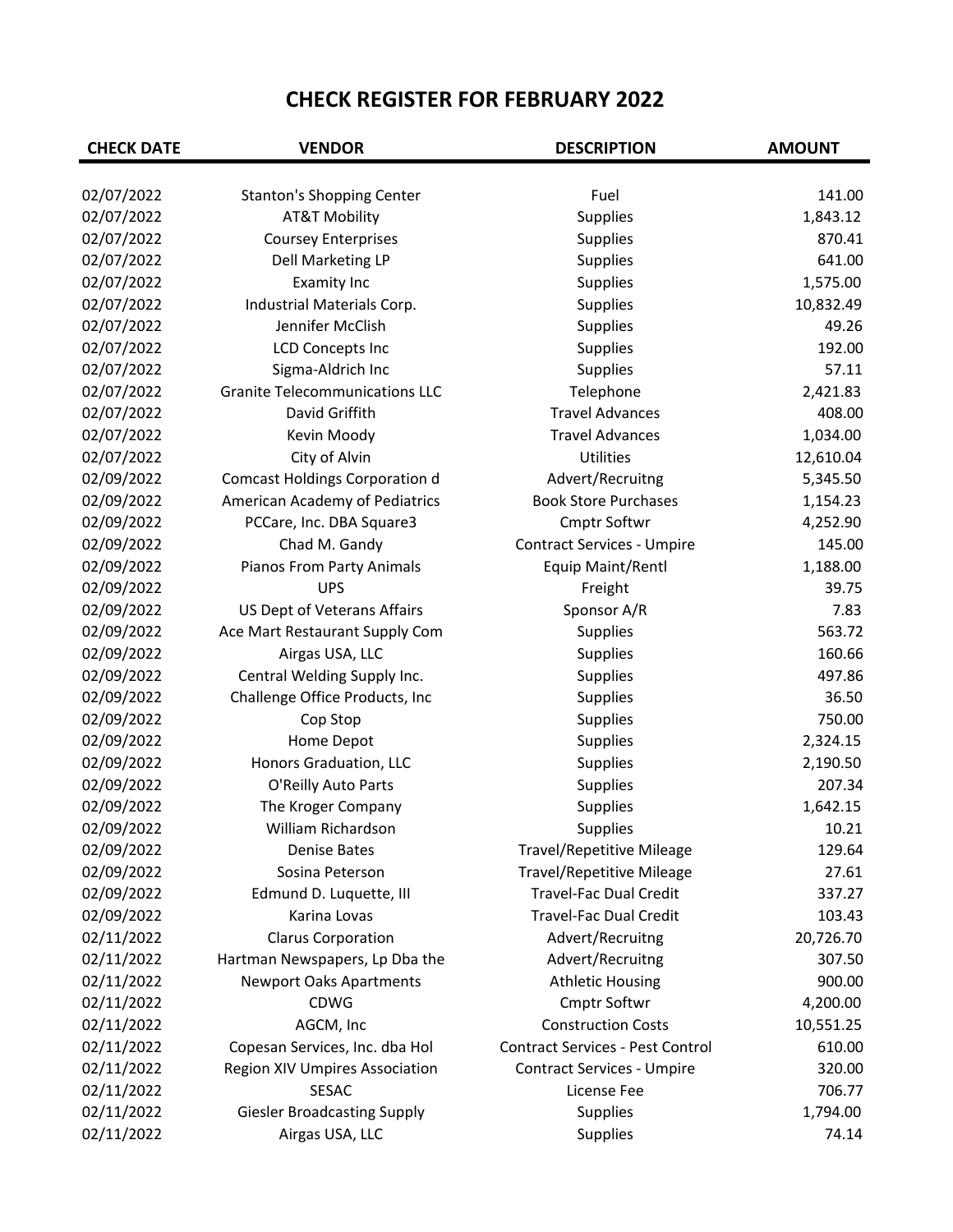| <b>CHECK DATE</b> | <b>VENDOR</b>                         | <b>DESCRIPTION</b>                | <b>AMOUNT</b> |
|-------------------|---------------------------------------|-----------------------------------|---------------|
| 02/11/2022        | <b>Blackstar Athletics LLC</b>        | <b>Supplies</b>                   | 87.99         |
| 02/11/2022        | <b>Cintas Corporation No 2</b>        | Supplies                          | 38.14         |
| 02/11/2022        | Fresh Can LLC dba Texas Waste         | Supplies                          | 135.00        |
| 02/11/2022        | Gordon Food Service dba Glazie        | Supplies                          | 1,376.05      |
| 02/11/2022        | <b>Higher Education Publications</b>  | Supplies                          | 88.00         |
| 02/11/2022        | O'Reilly Auto Parts                   | Supplies                          | 1,274.26      |
| 02/11/2022        | Verizon Wireless                      | Supplies                          | 401.66        |
| 02/11/2022        | <b>Xerox Financial Services LLC</b>   | Supplies                          | 5,792.49      |
| 02/11/2022        | Jamie Dyess                           | Travel-Fac Dual Credit            | 176.69        |
| 02/15/2022        | Hearst Newspapers, Llc Dba Hou        | Advert/Recruitng                  | 405.90        |
| 02/15/2022        | The Facts                             | Advert/Recruitng                  | 547.95        |
| 02/15/2022        | University of Houston-Clear La        | <b>Building Rental</b>            | 12,590.00     |
| 02/15/2022        | <b>Ellucian Company LP</b>            | <b>Consultant Services</b>        | 3,195.00      |
| 02/15/2022        | Southern Association of Colleg        | <b>Contract Services</b>          | 1,000.00      |
| 02/15/2022        | <b>Office Depot Business Services</b> | <b>Credit Card Payment</b>        | 5,399.77      |
| 02/15/2022        | Entech Sales and Service, Inc         | Equip Maint/Rentl                 | 2,708.35      |
| 02/15/2022        | Pitney Bowes Inc.                     | Postage                           | 559.97        |
| 02/15/2022        | Ineos                                 | Refund of Deposit                 | 100.00        |
| 02/15/2022        | US Dept of Veterans Affairs           | Sponsor A/R                       | 8.79          |
| 02/15/2022        | <b>B &amp; H Photo</b>                | Supplies                          | 5,965.05      |
| 02/15/2022        | Airgas USA, LLC                       | Supplies                          | 252.78        |
| 02/15/2022        | Amazon Capital Services Inc           | Supplies                          | 12,904.56     |
| 02/15/2022        | ATI                                   | Supplies                          | 27,661.75     |
| 02/15/2022        | <b>Building Maintenance Consultan</b> | Supplies                          | 348.00        |
| 02/15/2022        | Mvap Medical Supplies Inc             | Supplies                          | 436.00        |
| 02/15/2022        | <b>Pollock Paper Distributors</b>     | Supplies                          | 2,447.54      |
| 02/15/2022        | Premier Home + Hardware + Lumb        | Supplies                          | 53.28         |
| 02/15/2022        | Show and Tell Products                | Supplies                          | 893.00        |
| 02/15/2022        | <b>TASB</b>                           | Supplies                          | 48.00         |
| 02/15/2022        | Texas Dept of Licensing and Re        | Supplies                          | 140.00        |
| 02/15/2022        | Grainger                              | Supplies-TDCJ                     | 197.60        |
| 02/15/2022        | Snap-On Industrial                    | Supplies-TDCJ                     | 6,151.88      |
| 02/15/2022        | <b>Brazoria County Tax Office</b>     | <b>Tax Coll Fees</b>              | 23,219.84     |
| 02/15/2022        | Ms. Carol Pounds                      | <b>Travel Advances</b>            | 37.09         |
| 02/15/2022        | Leigh Ann Moore                       | <b>Travel/Repetitive Mileage</b>  | 39.26         |
| 02/16/2022        | Jonathan Gonzalez                     | <b>Supplies</b>                   | 49.26         |
| 02/16/2022        | Debra Fontenot                        | <b>Travel-Prof Devel Faculty</b>  | 416.01        |
| 02/17/2022        | Rogers, Morris & Grover, L.L.P        | <b>Attorney Fees</b>              | 4,497.50      |
| 02/17/2022        | Adult Reading Center, Inc.            | Community Outreach                | 1,000.00      |
| 02/17/2022        | Mark Alan Dobbs                       | <b>Contract Services - Umpire</b> | 330.00        |
| 02/17/2022        | Jacob Brinegar                        | <b>Contract Services - Umpire</b> | 165.00        |
| 02/17/2022        | Ken Leventhal                         | <b>Contract Services - Umpire</b> | 165.00        |
| 02/17/2022        | <b>Bob Charmo</b>                     | <b>Contract Services - Umpire</b> | 165.00        |
| 02/17/2022        | Micronet Technology, Inc.             | Equip Maint/Rentl                 | 10,741.00     |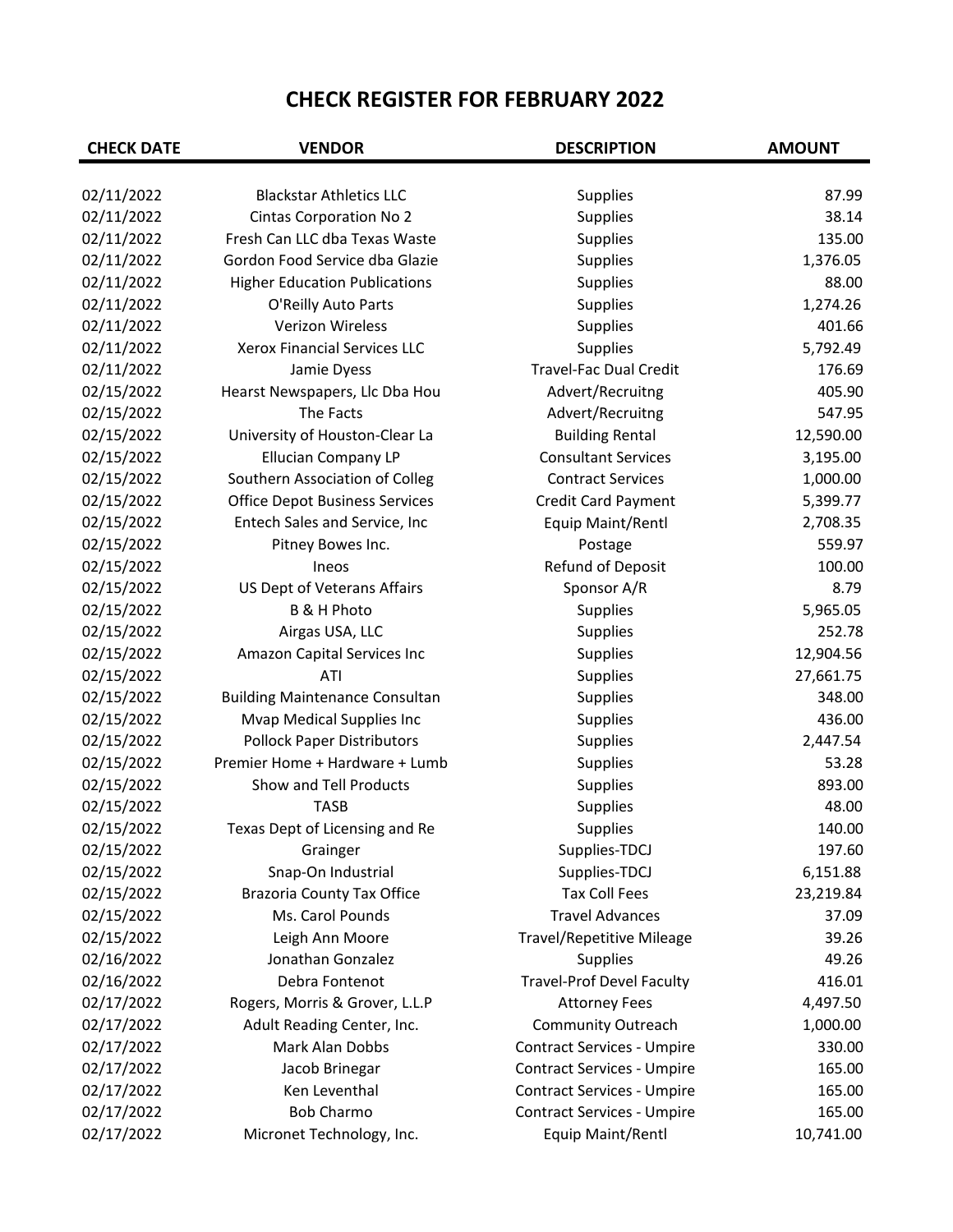| <b>CHECK DATE</b> | <b>VENDOR</b>                         | <b>DESCRIPTION</b>                | <b>AMOUNT</b> |
|-------------------|---------------------------------------|-----------------------------------|---------------|
| 02/17/2022        | Suretec Insurance Company             | Inst'l Insurance                  | 50.00         |
| 02/17/2022        | Hireright GIS Intermediate Cor        | Personnel Actions/Other           | 1,132.67      |
| 02/17/2022        | <b>UPS</b>                            | Postage                           | 40.50         |
| 02/17/2022        | Apple, Inc.                           | Supplies                          | 1,958.00      |
| 02/17/2022        | Carolina Biological Supply Com        | Supplies                          | 200.11        |
| 02/17/2022        | <b>CDWG</b>                           | Supplies                          | 876.27        |
| 02/17/2022        | Challenge Office Products, Inc        | Supplies                          | 511.00        |
| 02/17/2022        | MGM Turf Inc.                         | Supplies                          | 450.00        |
| 02/17/2022        | National Collegiate Honors Cou        | Supplies                          | 800.00        |
| 02/17/2022        | Premier Home + Hardware + Lumb        | Supplies                          | 409.78        |
| 02/17/2022        | Premier Home + Hardware + Lumb        | Supplies                          | 9.04          |
| 02/21/2022        | <b>Baystar Agency</b>                 | Advert/Recruitng                  | 445.00        |
| 02/21/2022        | Huntington Oaks Apartments            | <b>Athletic Housing</b>           | 900.00        |
| 02/21/2022        | Kenton Apartments                     | <b>Athletic Housing</b>           | 600.00        |
| 02/21/2022        | <b>Meadow Park Apartments</b>         | <b>Athletic Housing</b>           | 300.00        |
| 02/21/2022        |                                       |                                   | 2,100.00      |
|                   | <b>Newport Oaks Apartments</b>        | <b>Athletic Housing</b>           |               |
| 02/21/2022        | Rankin Rd Llp dba Highland Squ        | <b>Athletic Housing</b>           | 600.00        |
| 02/21/2022        | <b>Construction Masters of Housto</b> | <b>Construction Costs</b>         | 27,977.29     |
| 02/21/2022        | Mainstage Theatrical Supply, I        | <b>Construction Costs</b>         | 20,429.70     |
| 02/21/2022        | Whitener Enterprises Inc              | Fuel                              | 1,218.60      |
| 02/21/2022        | <b>BSN-Collegiate Pacific</b>         | Supplies                          | 140.00        |
| 02/21/2022        | <b>Cintas Corporation No 2</b>        | Supplies                          | 455.17        |
| 02/21/2022        | Cop Stop                              | Supplies                          | 448.00        |
| 02/21/2022        | O'Reilly Auto Parts                   | Supplies                          | 311.10        |
| 02/21/2022        | Annie Swank                           | Travel-Fac Dual Credit            | 57.10         |
| 02/22/2022        | <b>Meadow Park Apartments</b>         | <b>Athletic Housing</b>           | 900.00        |
| 02/22/2022        | <b>Newport Oaks Apartments</b>        | <b>Athletic Housing</b>           | 900.00        |
| 02/22/2022        | <b>TASB</b>                           | <b>Consultant Services</b>        | 3,550.84      |
| 02/22/2022        | <b>Universe Technical Translation</b> | <b>Contract Services</b>          | 113.75        |
| 02/22/2022        | <b>GMD Electronics</b>                | <b>Contract Services</b>          | 239.40        |
| 02/22/2022        | Steven P. Zeig                        | <b>Contract Services - Umpire</b> | 165.00        |
| 02/22/2022        | Citibank                              | <b>Credit Card Payment</b>        | 48,006.53     |
| 02/22/2022        | Ron Carter Autoland                   | Equip Maint/Rentl                 | 2,435.19      |
| 02/22/2022        | <b>Carrier Corporation</b>            | Equip Maint/Rentl                 | 6,544.34      |
| 02/22/2022        | Charlie's Plumbing Inc                | Equip Maint/Rentl                 | 279.00        |
| 02/22/2022        | Mark Andy Inc Dba Mark Andy Pr        | Equip Maint/Rentl                 | 209.29        |
| 02/22/2022        | Poly/Sharp Knife Service Inc.         | Equip Maint/Rentl                 | 73.00         |
| 02/22/2022        | Wells Fargo Equipment Finance         | Equip Maint/Rentl                 | 2,083.00      |
| 02/22/2022        | Suretec Insurance Company             | Inst'l Insurance                  | 100.00        |
| 02/22/2022        | <b>ASCAP</b>                          | License Fee                       | 440.00        |
| 02/22/2022        | Global Music Rights, LLC              | License Fee                       | 1,229.20      |
| 02/22/2022        | Pitney Bowes Inc.                     | Postage                           | 600.00        |
| 02/22/2022        | Brookside Equipment Sales, Inc        | Supplies                          | 1,007.98      |
|                   |                                       |                                   |               |
| 02/22/2022        | <b>Building Maintenance Consultan</b> | Supplies                          | 88.00         |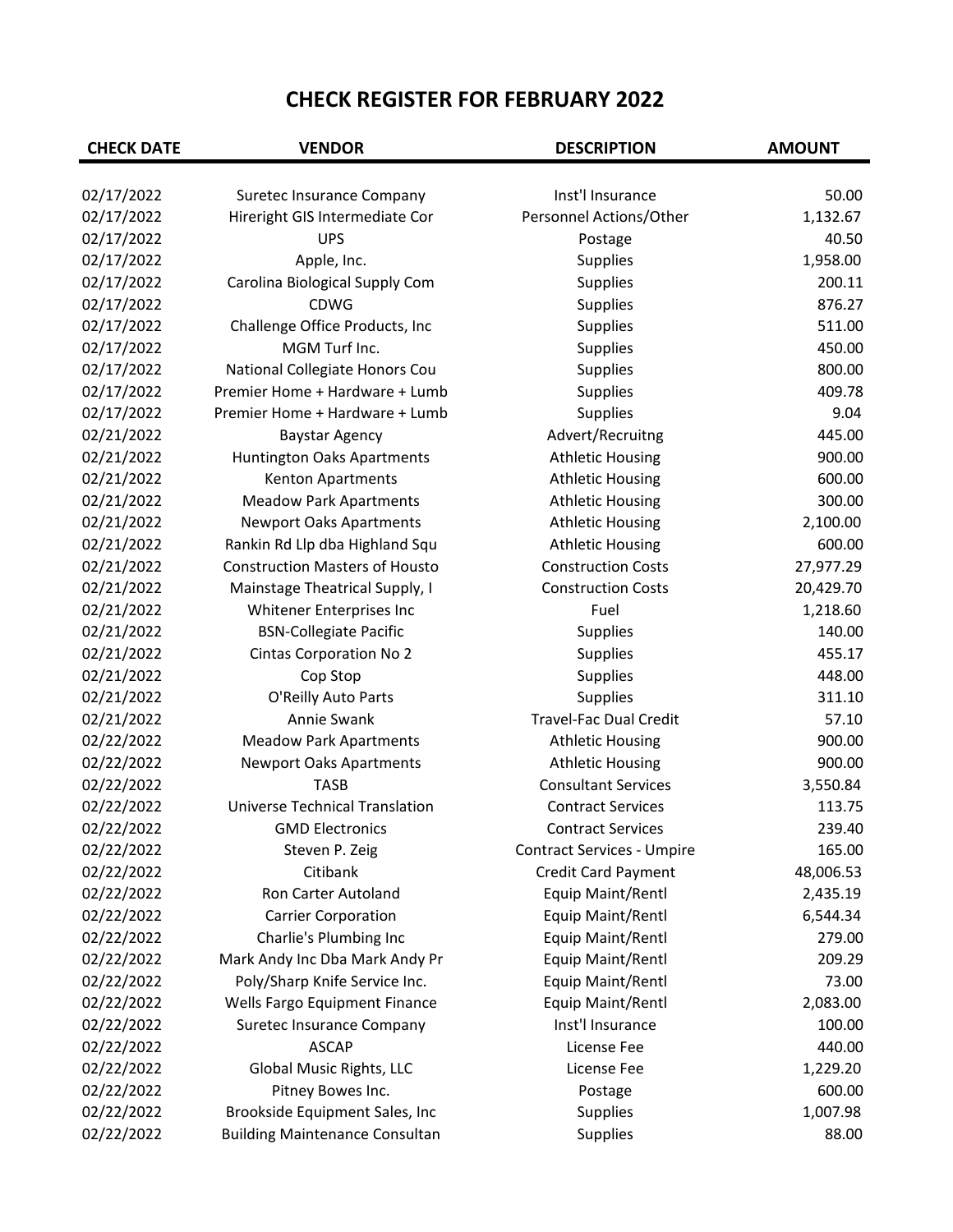| <b>CHECK DATE</b> | <b>VENDOR</b>                         | <b>DESCRIPTION</b>                   | <b>AMOUNT</b> |
|-------------------|---------------------------------------|--------------------------------------|---------------|
|                   |                                       |                                      |               |
| 02/22/2022        | Grainger                              | <b>Supplies</b>                      | 353.48        |
| 02/22/2022        | McKesson Medical-Surgical Gove        | Supplies                             | 347.98        |
| 02/22/2022        | Nestle Waters North America db        | Supplies                             | 668.35        |
| 02/22/2022        | Northern Tool & Equipment Co          | Supplies                             | 295.75        |
| 02/22/2022        | Pasadena Sporting Goods               | Supplies                             | 525.00        |
| 02/22/2022        | <b>Pollock Paper Distributors</b>     | Supplies                             | 940.56        |
| 02/22/2022        | Association of Higher Educatio        | <b>Travel/Prof Development</b>       | 85.00         |
| 02/22/2022        | Sam's Club Business Mastercard        | <b>Travel/Prof Development</b>       | 427.97        |
| 02/22/2022        | <b>Center Point Energy</b>            | Utilities                            | 4,147.57      |
| 02/22/2022        | Proenergy Partners Lp                 | Utilities                            | 6,285.16      |
| 02/22/2022        | <b>Texas Pride Disposal Solutions</b> | Utilities                            | 93.00         |
| 02/22/2022        | <b>TXU Energy</b>                     | Utilities                            | 46,890.27     |
| 02/25/2022        | <b>Region XIV Umpires Association</b> | <b>Contract Services - Umpire</b>    | 900.00        |
| 02/25/2022        | <b>Eric Davis</b>                     | <b>Contract Services - Umpire</b>    | 165.00        |
| 02/25/2022        | Evan R. Press                         | <b>Contract Services - Umpire</b>    | 165.00        |
| 02/25/2022        | Jeffrey Newman                        | <b>Contract Services - Umpire</b>    | 165.00        |
| 02/25/2022        | Leonard Amaya                         | <b>Contract Services - Umpire</b>    | 165.00        |
| 02/25/2022        | Archer Poreda                         | <b>Contract Services - Umpire</b>    | 165.00        |
| 02/25/2022        | The College Agency, LLC               | <b>Cultural Events/Social Events</b> | 4,800.00      |
| 02/25/2022        | Charlie's Plumbing Inc                | Equip Maint/Rentl                    | 1,330.00      |
| 02/25/2022        | Elliott Electric Supply Inc           | Equip Maint/Rentl                    | 6,777.60      |
| 02/25/2022        | <b>Xerox Financial Services LLC</b>   | Equip Maint/Rentl                    | 105.00        |
| 02/25/2022        | C. Link Corporation                   | Supplies                             | 1,720.67      |
| 02/25/2022        | Carolina Biological Supply Com        | Supplies                             | 629.02        |
| 02/25/2022        | <b>CDWG</b>                           | Supplies                             | 326.91        |
| 02/25/2022        | <b>Cintas Corporation No 2</b>        | Supplies                             | 91.69         |
| 02/25/2022        | Coburn Supply Company Inc             | Supplies                             | 2,636.28      |
| 02/25/2022        | Himmel's Architectural Door &         | Supplies                             | 1,281.00      |
| 02/25/2022        | HSLS Houston, LLC dba High Sec        | Supplies                             | 1,275.00      |
| 02/25/2022        | <b>Mark's Plumbing Parts</b>          | <b>Supplies</b>                      | 1,919.26      |
| 02/25/2022        | Pocket Nurse Enterprises              | <b>Supplies</b>                      | 358.90        |
| 02/25/2022        | Slope Care LLC dba Spider Mowe        | Supplies                             | 144.19        |
| 02/25/2022        | Texas Department of Family and        | Supplies                             | 115.00        |
| 02/25/2022        | Grainger                              | Supplies-TDCJ                        | 313.46        |
| 02/25/2022        | Central Welding Supply Inc.           | <b>Travel-Prof Devel Faculty</b>     | 2,768.74      |
| 02/28/2022        | <b>Meadow Park Apartments</b>         | <b>Athletic Housing</b>              | 3,300.00      |
| 02/28/2022        | <b>Steeplechase Apartments</b>        | <b>Athletic Housing</b>              | 1,500.00      |
| 02/28/2022        | <b>CENGAGE Learning</b>               | <b>Book Store Purchases</b>          | 405.00        |
| 02/28/2022        | Ingram Book Company                   | <b>Book Store Purchases</b>          | 513.92        |
| 02/28/2022        | Redshelf Inc                          | <b>Book Store Purchases</b>          | 4,591.97      |
| 02/28/2022        | First in Rescue Safety and Tra        | <b>Contract Services</b>             | 3,950.00      |
| 02/28/2022        | <b>Marvin Castex</b>                  | <b>Contract Services - Umpire</b>    | 165.00        |
| 02/28/2022        | <b>Bob Charmo</b>                     | <b>Contract Services - Umpire</b>    | 165.00        |
| 02/28/2022        | Keilers Holdings Inc dba Cy-Fa        | Equip Maint/Rentl                    | 80.00         |